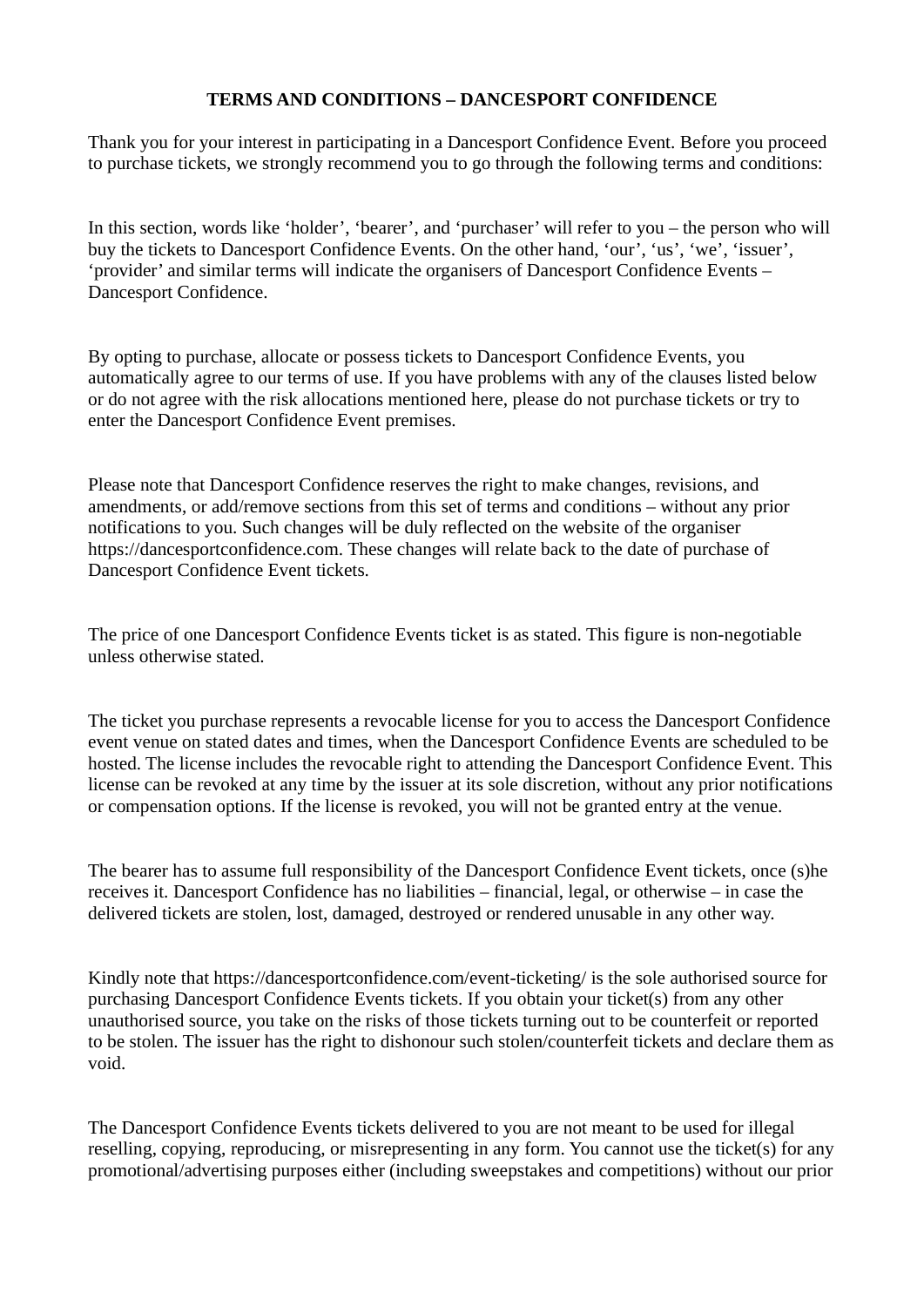approval. Any proven record of such activities will result in immediate seizure and cancellation of your ticket(s).

Please note that Dancesport Confidence Event tickets cannot be redeemed against cash, credits, or any other benefits.

Dancesport Confidence has the right to investigate if there has been any violation of the Dancesport Confidence Event ticketing terms and conditions. In case of any conflicts, the decision of Dancesport Confidence will be deemed final (i.e., the issuer will remain the final arbiter in cases of disputes).

The event service will be deemed to have been delivered in its entirety as soon as Dancesport Confidence Events starts on ticket stated date. From that point on, no refund requests will be entertained.

If you are not able to access any particular section(s) of the venue due to delays, federal regulations, organiser policies, weather-related problems, emergencies, venue shutdown/evacuation or any other reason, you will not be eligible for any refunds or future credits.

If Dancesport Confidence Events is cancelled in its entirety due to any unforeseen circumstances, Dancesport Confidence has the sole and absolute right to: i) reschedule the event, or ii) issue a partial/full refund, or iii) not issue any refunds. Please note that the decision of the issuer in such cases will be deemed final and binding.

If a Dancesport Confidence Event is cancelled due to any factors or causes not in the control of the issuer, the latter will offer a partial or full refund, or postpone the event, or provide a comparable 'make good' option. These factors will be inclusive of, but not limited to, natural disasters, federal/state announcements, strikes, delays in production, and the like. Once again, the decision of Dancesport Confidence will be considered final.

If Dancesport Confidence Events has to be rescheduled to other dates, you will not be eligible for any refunds. In case the event is fully cancelled, the refund, if issued, will include ONLY the face value/printed value of the ticket(s). The bearer cannot, under any circumstances, claim refunds on shipping fees, processing fees, handling fees, and such other charges.

Losses, if any, occurring due to foreign exchange fluctuations at the time of refunds, have to be borne by the purchaser. Dancesport Confidence cannot be, in any way, held liable for that.

All ticket sales are deemed as FINAL TRANSACTIONS. There will be no ticket returns/exchanges/ cancellations.